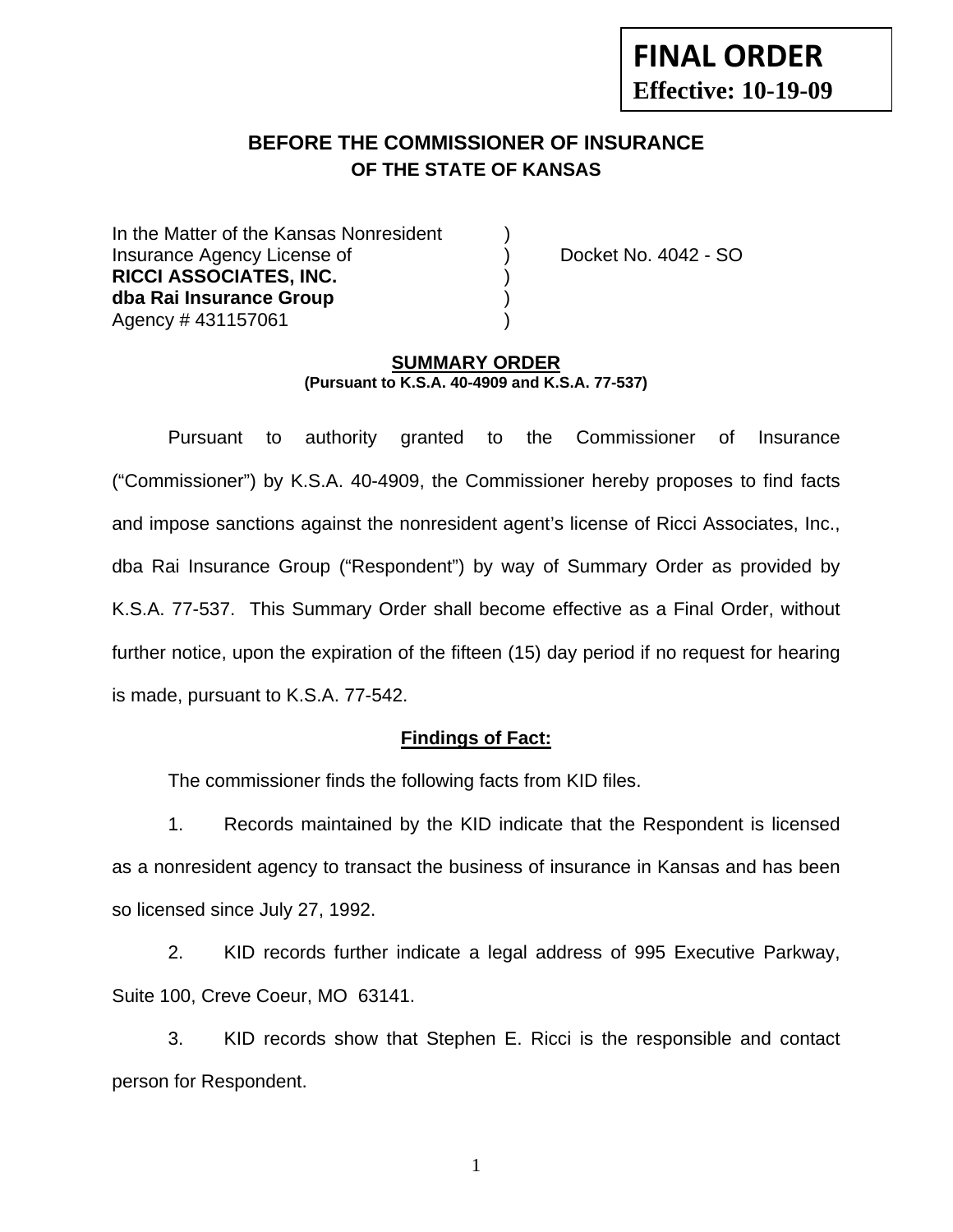4. On or about May 27, 2009 a review of the NAIC State Producer Licensing Report revealed that Respondent's Florida nonresident agency license was disciplined, effective April 9, 2009. The discipline was for "Failure to Timely File Application". A monetary penalty was assessed.

## **Applicable Law**

 5. K.A.R. 40-7-9 requires an agency to notify the Kansas Insurance Department within thirty (30) days of each disciplinary action taken on the insurance agency's license by the insurance regulatory agency of any other state; and

6. K.S.A. 40-4909(a) provides, in relevant part:

"The commissioner may deny, suspend, revoke or refuse renewal of any license issued under this act if the commissioner finds that the applicant or license holder has:

- (2) Violated:
- (A) Any provision of chapter 40 of the Kansas Statutes Annotated, and amendments thereto, or any rule and regulation promulgated hereunder

 7. The Commissioner may revoke any license issued under the Insurance Agents Licensing Act if the Commissioner finds that the interests of the insurer or the insurable interests of the public are not properly served under such license. K.S.A. 40- 4909(b).

## **Conclusions of Law**

 8. The Commissioner has jurisdiction over Respondent as well as the subject matter of this proceeding, and such proceeding is held in the public interest. The Commissioner finds, based on the facts contained in paragraph 4, that Respondent has demonstrated incompetence, untrustworthiness, or financial irresponsibility in the conduct of business.

2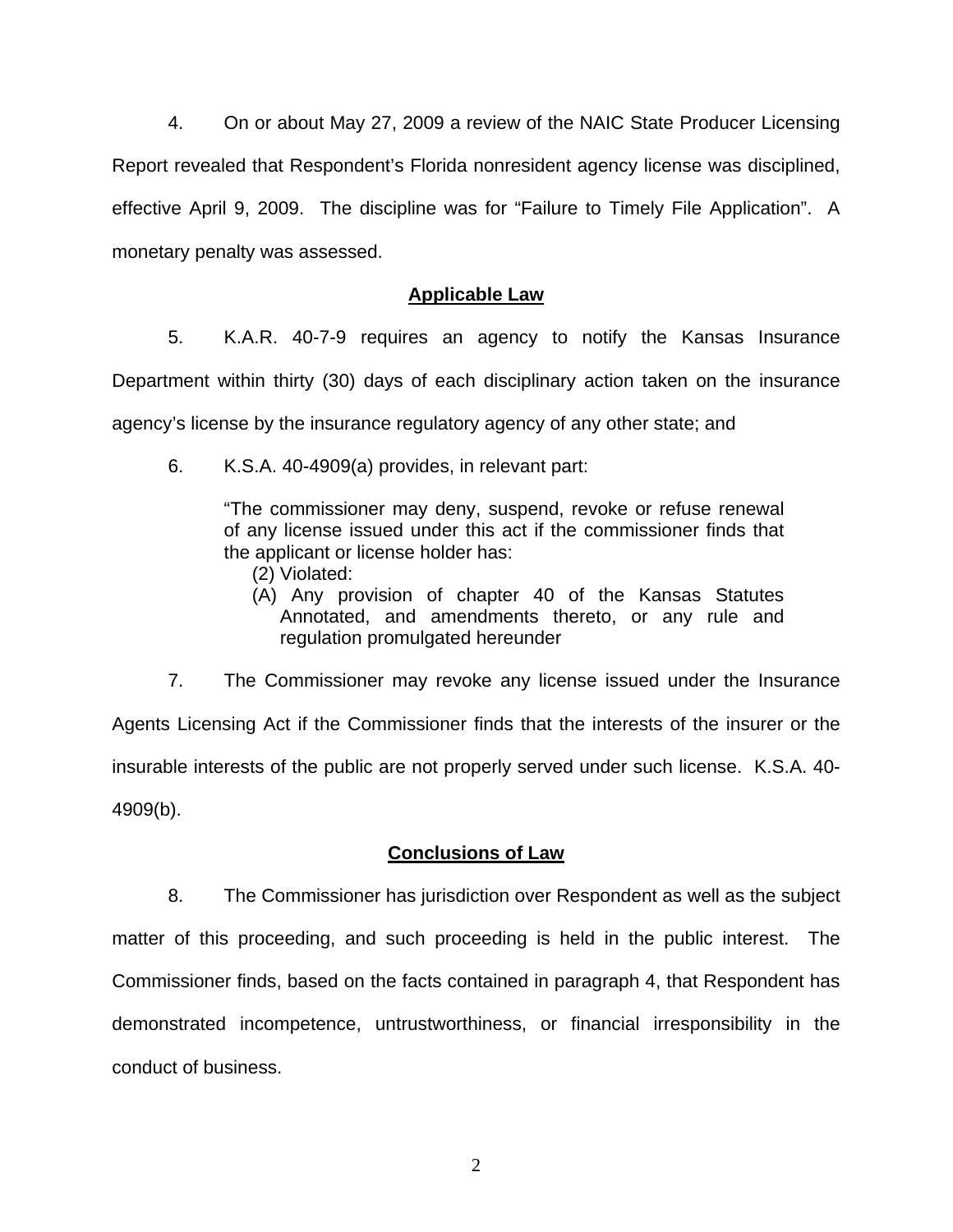9. Based on the Respondent's discipline and failure to report the discipline, the Commissioner concludes that sufficient grounds exist for the revocation of Respondent's insurance agency license pursuant to K.S.A. 40-4909(b) because such license is not properly serving the interests of the insurer and the insurable interests of the public.

 10. Based on the facts and circumstances set forth herein, it appears that the use of summary proceedings in this matter is appropriate, in accordance with the provisions set forth in K.S.A. 77-537(a), in that the use of summary proceedings does not violate any provision of the law and the protection of the public interest does not require the KID to give notice and opportunity to participate to persons other than Respondent.

**IT IS THEREFORE ORDERED BY THE COMMISSIONER OF INSURANCE THAT** the Kansas nonresident insurance agency license of Ricci Associates, Inc., dba Rai Insurance Group is hereby **REVOKED. It is further ordered,** that Ricci Associates, Inc., dba Rai Insurance Group shall **CEASE and DESIST** from the sale, solicitation, or negotiation of insurance and/or receiving compensation deriving from the sale, solicitation, or negotiation of insurance conducted after the effective date of this order.

#### **NOTICE OF RIGHTS** (Pursuant to K.S.A. 77-542)

Ricci Associates, Inc., dba Rai Insurance Group is entitled to a hearing pursuant

to K.S.A. 77-537 and K.S.A. 77-542, the Kansas Administrative Procedure Act. If

3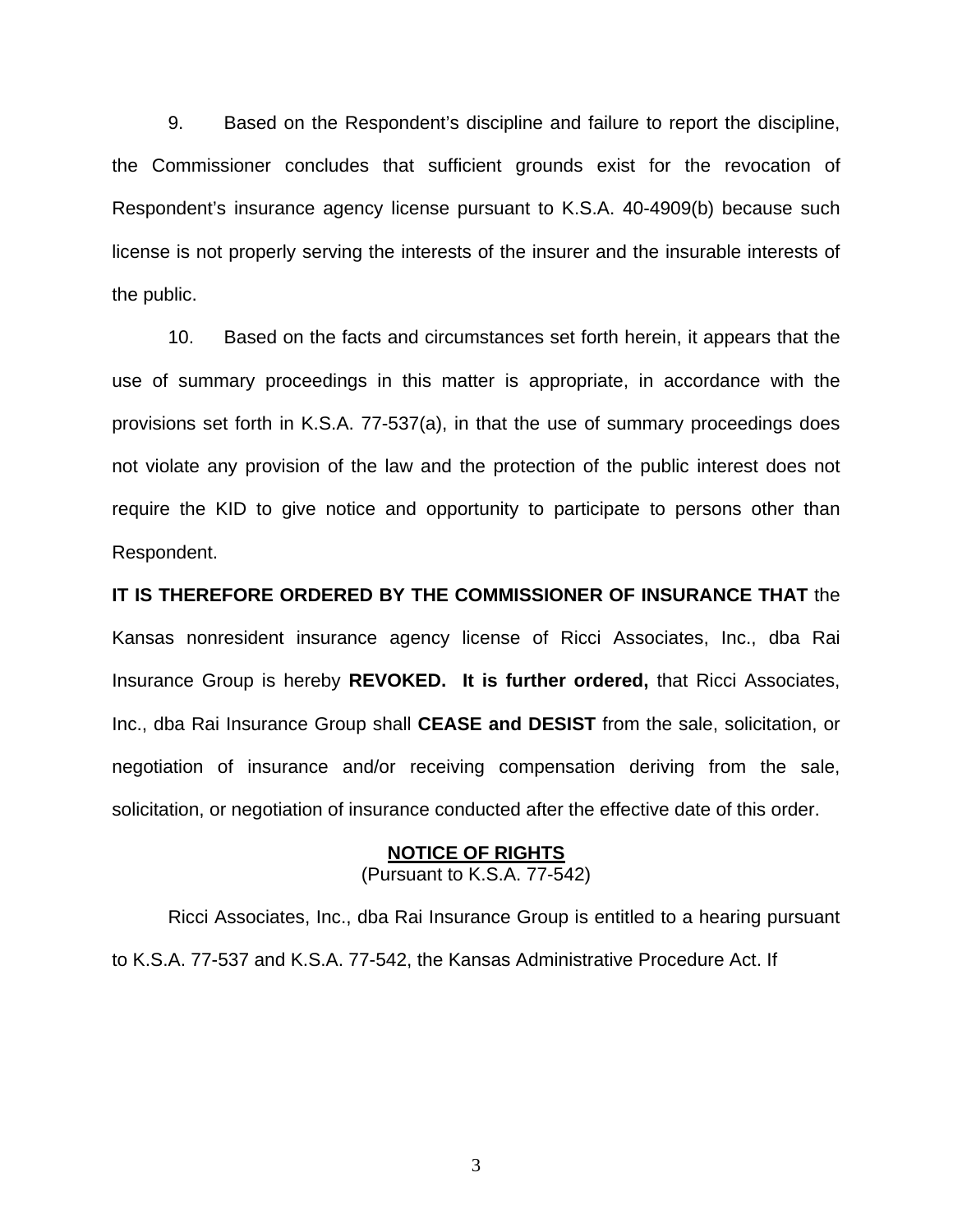Respondent desires a hearing, it must file a written request for a hearing with:

John W. Campbell, General Counsel Kansas Insurance Department 420 S.W.  $9<sup>th</sup>$  Street Topeka, Kansas 66612

This request must be filed within fifteen (15) days from the date of service of this Order. If Respondent requests a hearing, the Kansas Insurance Department will notify it of the time and place of the hearing and information on procedures, right of representation, and other rights of parties relating to the conduct of the hearing, before commencement of the same.

If a hearing is not requested in the time and manner stated above, this Summary Order shall become effective as a Final Order upon the expiration of time for requesting a hearing, pursuant to K.S.A. 77-613. In the event Respondent files a Petition for Judicial Review, pursuant to K.S.A. §77-613(e), the agency officer to be served on behalf of the Kansas Insurance Department is:

> John W. Campbell, General Counsel Kansas Insurance Department 420 S.W. 9<sup>th</sup> Street Topeka, Kansas 66612

 **IT IS SO ORDERED THIS \_\_29th\_\_ DAY OF SEPTEMBER, 2009, IN THE CITY OF TOPEKA, COUNTY OF SHAWNEE, STATE OF KANSAS.** 



\_/s/ Sandy Praeger\_\_\_\_\_\_\_\_\_\_\_\_\_\_\_\_ Sandy Praeger DEPARTMENT VAN COMMISSIONER OF INSURANCE

/s/ John W. Campbell John W. Campbell General Counsel